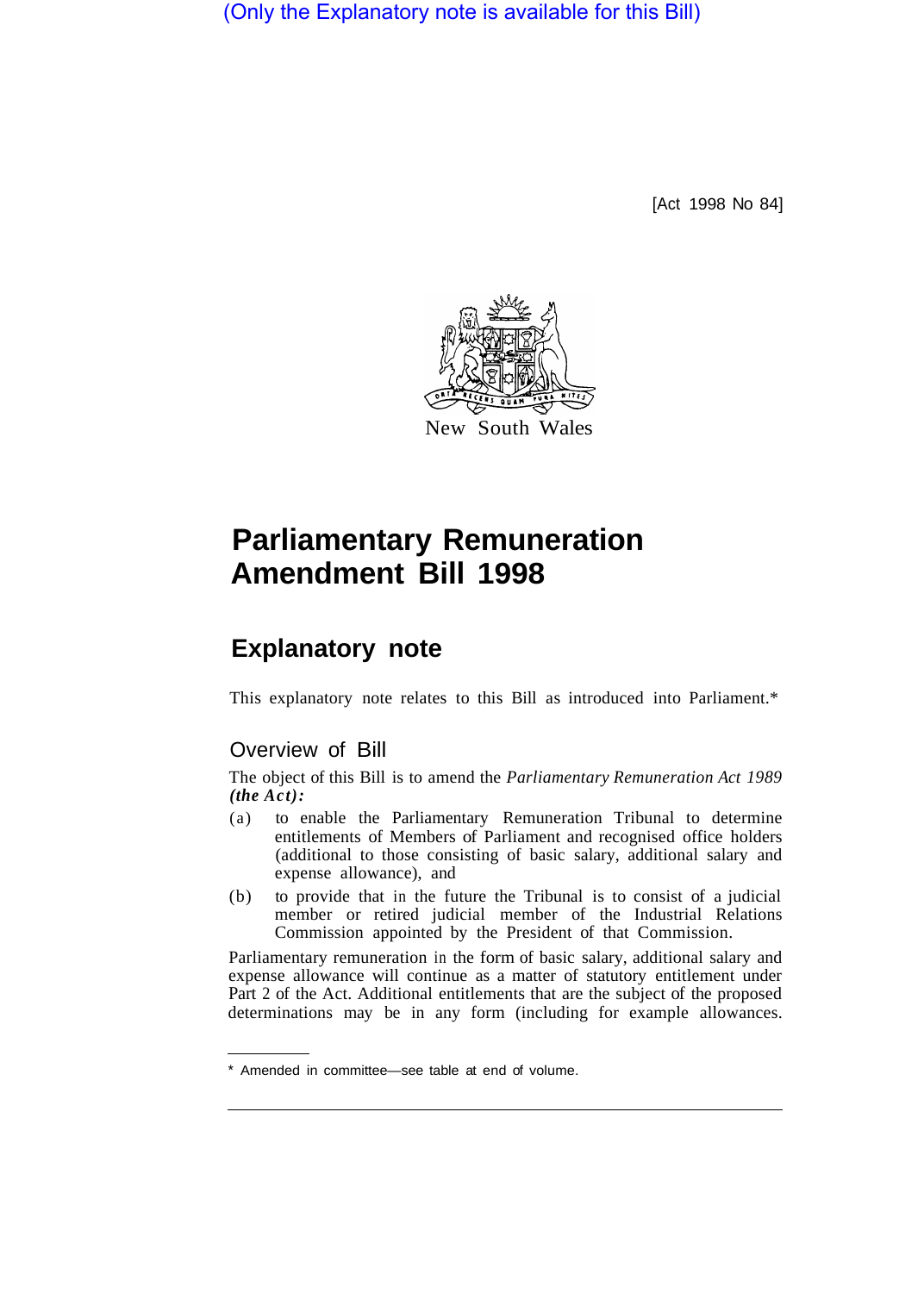Parliamentary Remuneration Amendment Bill 1998 [Act 1998 No 84]

Explanatory note

services, facilities or equipment). Existing additional allowances will be capable of being dealt with as additional entitlements by way of these determinations.

## Outline of provisions

**Clause 1** sets out the name (also called the short title) of the proposed Act.

**Clause 2** provides for the commencement of the proposed Act on a day or days to be appointed by proclamation.

**Clause 3** is a formal provision giving effect to the amendments to the *Parliamentary Remuneration Act 1989* set out in Schedule 1.

**Clause 4** requires the Tribunal to make an initial determination of additional entitlements, with effect on and from 1 January 1999.

**Clause 5** provides for the person currently holding office as Tribunal to continue in that office for the remainder of the person's term of office. Future appointees will be the holders of office as judicial members of the Industrial Relations Commission.

**Schedule 1 [l]** inserts a new section 2A, which sets out the purpose of the Act.

**Schedule 1 [2]** and **[3]** amend section 3.

The definition of *Chief Justice* is replaced by that of *President,* reflecting other proposed amendments.

The definition of *parliamentary duties* is inserted, and is used principally in proposed section 10 (l), for the guidance of the Tribunal in considering additional entitlements. Parliamentary duties include duties that members and recognised office holders are ordinarily expected to undertake, including participation in the activities of recognised political parties, covering for example attendance at parliamentary committee meetings, parliamentary party meetings, and annual or other party conventions.

The definition of *remuneration* is replaced. to make it clear that this expression relates only to the statutory entitlements to basic salary, additional salary and expense allowance. Additional allowances will be categorised as additional entitlements.

**Schedule 1 [4]** omits section 7, which deals with additional allowances. These allowances will continue to be capable of being dealt with by determinations of the Tribunal.

**Schedule 1 [5]** makes a consequential amendment.

Explanatory note page 2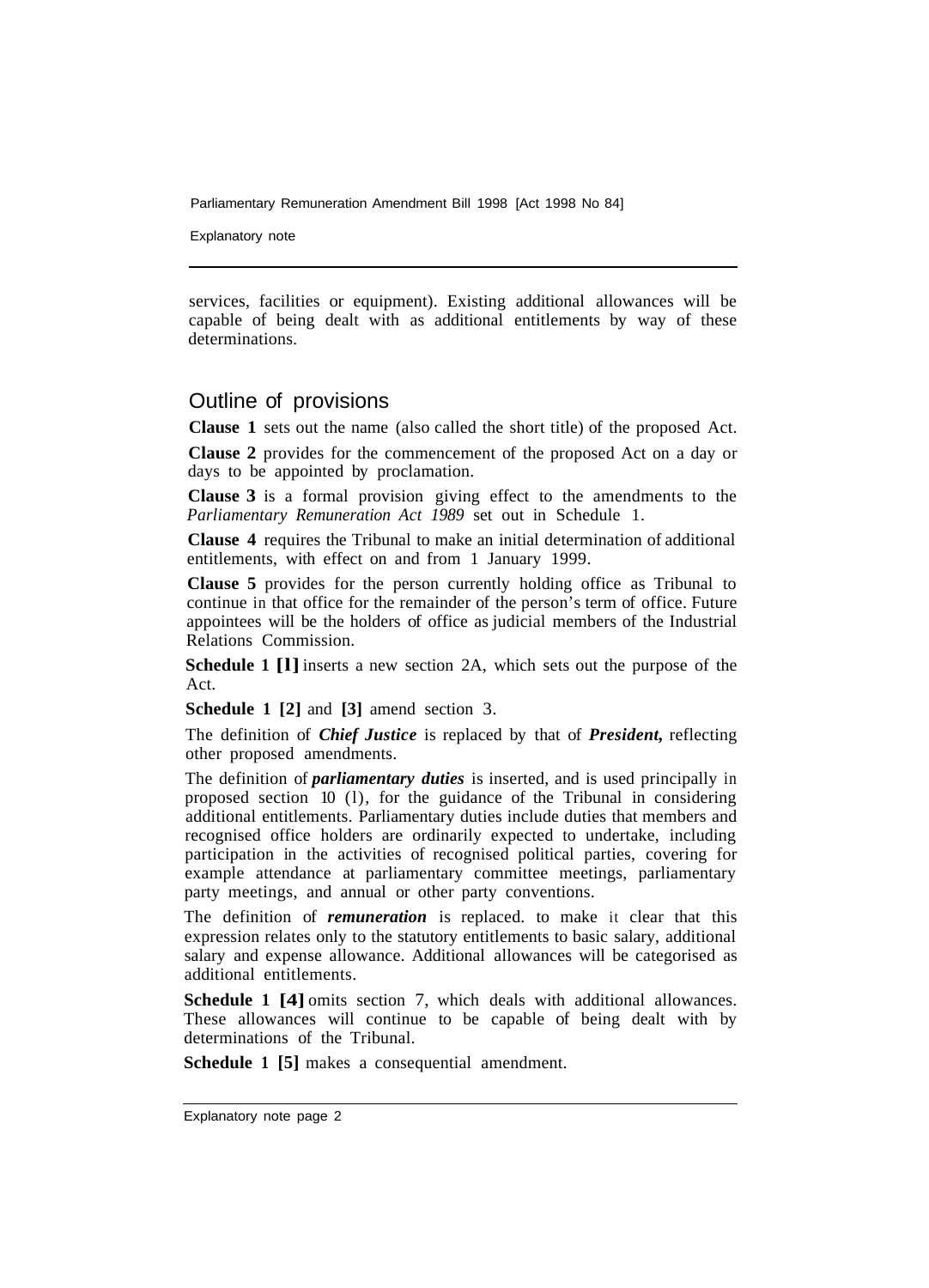Parliamentary Remuneration Amendment Bill 1998 [Act 1998 No 84]

Explanatory note

**Schedule 1 [6]** replaces section 9, to reflect the new role of the Tribunal in making determinations of a wider class of additional entitlements.

**Schedule 1 [7]** replaces section 10, to reflect the new arrangements for determinations of additional entitlements. Proposed subsection (1) provides guidance to the Tribunal in making such determinations. Proposed subsection (2) enables the Tribunal to fix the classes, terms and other incidents of additional entitlements. Proposed subsection (3) provides that additional entitlements can be in any form, including in the form of additional allowances payable in money, or in the form of services, facilities and equipment. Proposed subsection (4) enables a determination (as appropriate) to fix conditions subject to which an additional entitlement is provided, to provide for substantiation, to involve reimbursement of actual expenses, to identify existing entitlements as additional entitlements, or to withdraw or alter entitlements. Proposed subsection (5) continues the current restriction on determinations dealing with overseas travel (see existing section 10 (2)). Proposed subsection (6) makes it clear that a determination can amend or revoke determinations. Proposed subsection (7) makes it clear that a determination can apply to all or any members or recognised office holders, or to any class of them. Proposed subsection (8) provides that members and recognised office holders are entitled to the additional entitlements provided for by determinations.

**Schedule 1 [8], [10]** and **[11]** make consequential amendments.

**Schedule 1 [9]** and **[12]** transfer to the President of the Industrial Relations Commission certain functions under the Act presently exercisable by the Chief Justice of the Supreme Court. These functions relate to the extension of the time within which an annual determination may be made, and the making and furnishing of reports of determinations.

**Schedule 1 [13]** amends section 13 to require the Tribunal to seek the advice of the Secretary of the Treasury as to the financial implications of determinations of additional entitlements. A copy of the advice is to be published as an annexure to such a determination.

**Schedule 1 [14]** amends section 14 to make express provision for the Tribunal to consider any submissions made by the Minister.

**Schedule 1 [15]** and **[16]** amend section 15 as a consequence of the categorisation of additional allowances as additional entitlements.

**Schedule 1 [17]** inserts a new section 15A to make it clear that entitlements can be provided apart from the Act as proposed to be amended.

**Schedule 1 [18]** inserts a new section 17A to enable the Presiding Officer of either House of Parliament to seek a ruling from the Tribunal on the interpretation or application of a determination of additional entitlements.